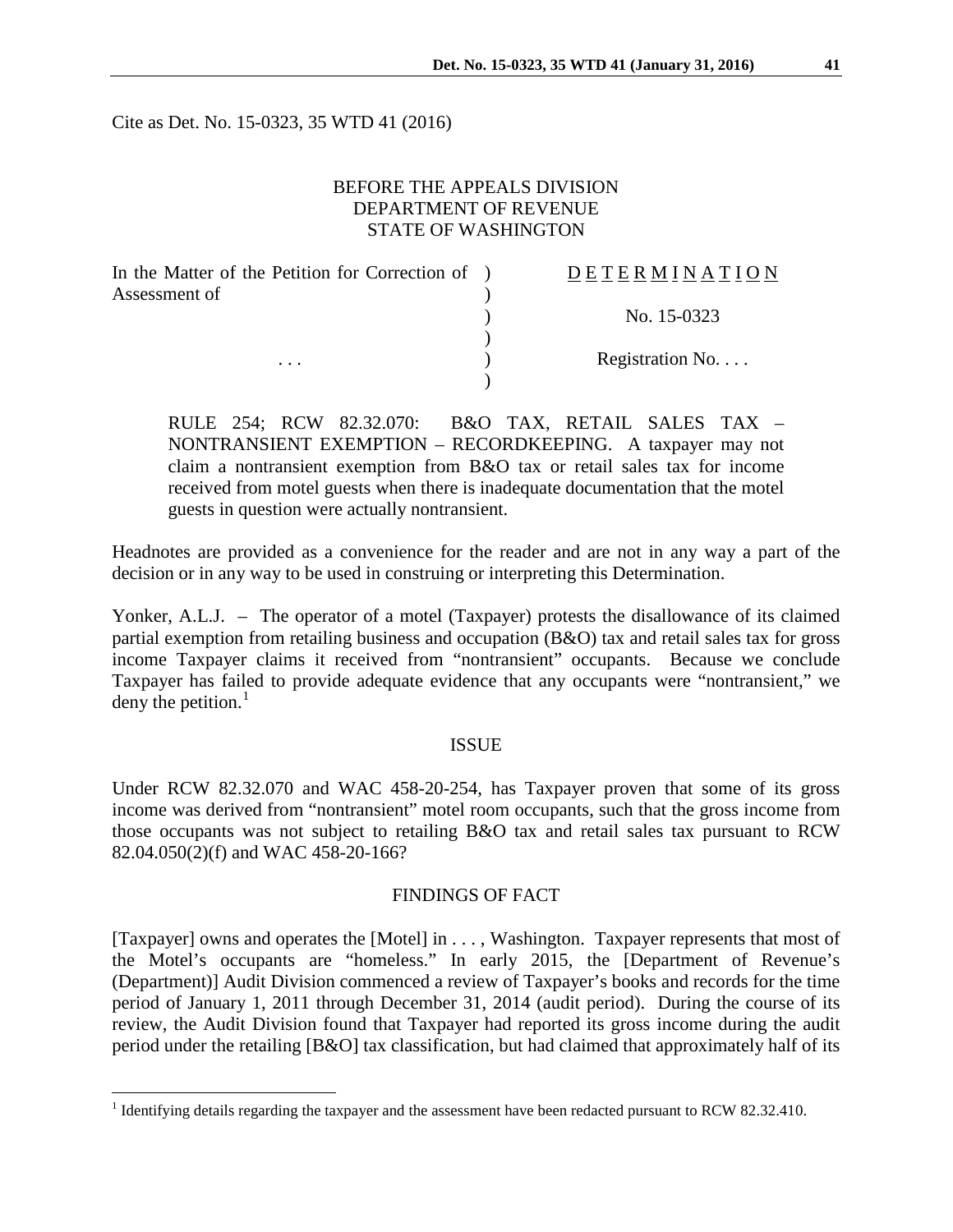total reported gross income was tax-exempt as that portion was from "nontransient guests" who were occupants at the Motel for at least thirty consecutive days.

The Audit Division requested documentation, including sales receipts, to substantiate the claimed exemption. Taxpayer failed to provide any such receipts, and specifically stated that it did not maintain any records, such as a guest registry, receipts, or copies of checks, that could be used to determine the length of any particular occupant's stay at the Motel. Instead, Taxpayer provided sixteen "Non-Transient Occupancy Agreements" (Agreements) that each contains the following language:

A guest is transient for the first 30 days of continuous stay and therefore taxable for that period. Once a period of 30 days has elapsed, the guest becomes non-transient for the remaining uninterrupted stay, and is no longer subject to Sales Tax, special Hotel/Motel Tax and Tourism Promotion Area Lodging Fee.

If there is a non-refundable contractual agreement providing for a stay of more than 30 days upon check in, the guest is considered non-transient from the first day of stay and therefore not subject to Sales Tax, Special Hotel/Motel Tax and Tourism Promotion Area Lodging Fee.

Below that language, each Agreement contains the following handwritten information: (1) a room number, (2) the occupant's name, (3) the check-in date, (4) the check-out date, and (5) the payment amount and payment method. Below the handwritten information, each Agreement states that, "I declare under penalty of perjury that this information is true and correct. I will meet your requirement of a continuous stay of more than thirty consecutive calendar days." Below that language, each Agreement contains a signature and the title, "Signature of Guest." There is also a line below that entitled "Date of Signature," but on all Agreements, there is no date identified. Also, in all Agreements, Taxpayer obtained a copy of photo identification matching the name of the individual whose signature appears on the "Signature of Guest" line.

Taxpayer stated that the Agreement form was created by its representative sometime after the audit period and that Taxpayer located as many past occupants as possible to complete the form after the commencement of the Audit Division's review. Taxpayer further stated that the handwritten information in the Agreements was based on the occupants' recollections at the time Taxpayer located them, approximately a year after the actual occupancies allegedly occurred. Taxpayer also provided a monthly report indicating, by day and by room number, the amount of gross income Taxpayer received. The monthly report does not include names of individual occupants.

The Audit Division found that the sixteen executed Agreements did not substantiate the claimed exemptions and that all of Taxpayer's gross income was subject to both retailing B&O tax and retail sales tax. As a result of the Audit Division's findings, the Department issued a tax assessment for  $\$\ldots$ , which included  $\$\ldots$  in retail sales tax,  $\$\ldots$  in retailing B&O tax, an  $\$\ldots$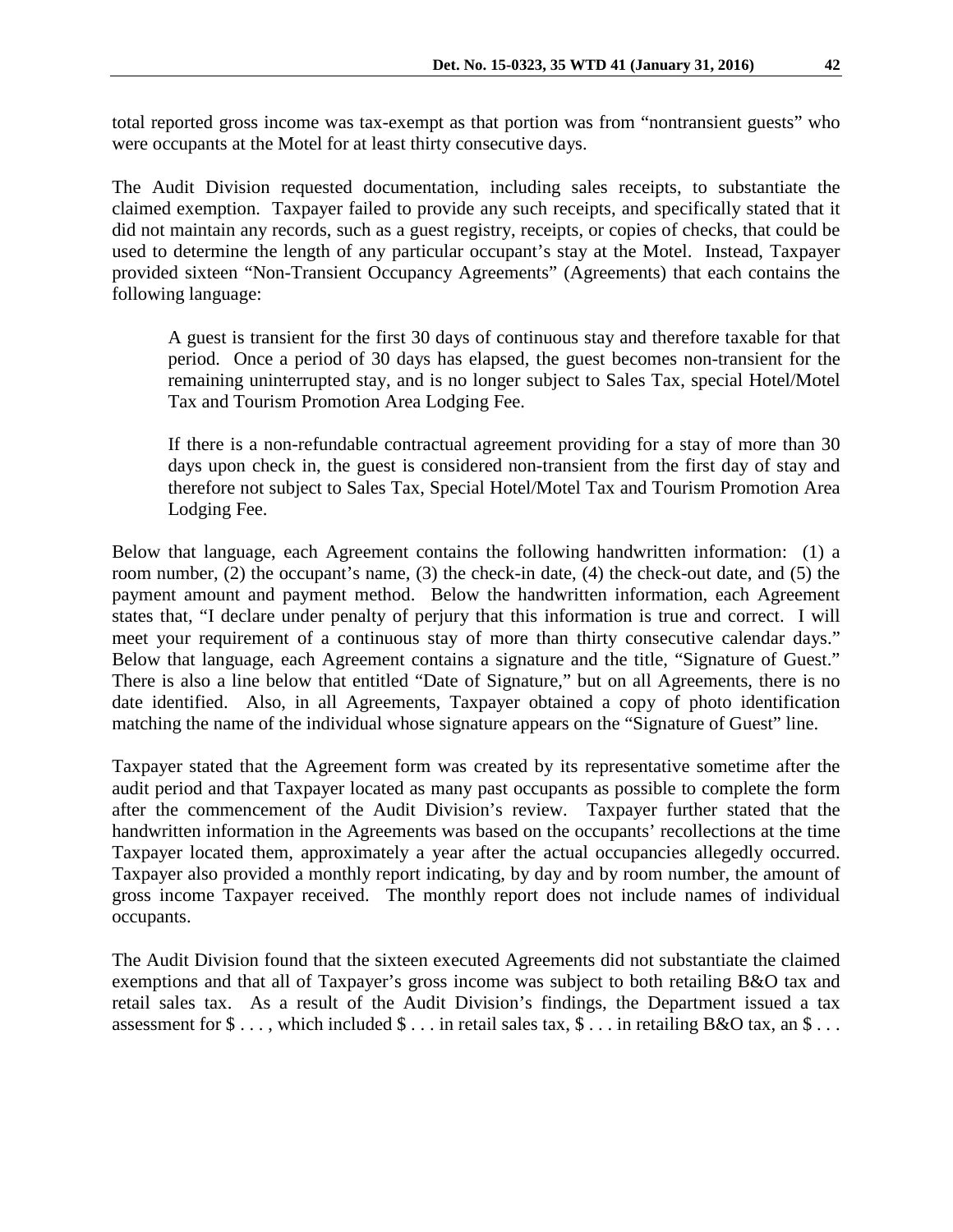small business credit, an  $\frac{1}{2}$ ... five-percent assessment penalty, and  $\frac{1}{2}$ ... in interest. Taxpayer subsequently appealed the full amount of the tax assessment, which remains unpaid. $2$ 

#### ANALYSIS

All "retail sales" to consumers in the state of Washington are subject to retailing B&O tax and retail sales tax, unless there is a specific exemption from such tax. RCW 82.08.020; RCW 82.04.250. According to RCW 82.04.050(2)(f), the following activity is specifically included in the definition of "retail sales":

The furnishing of lodging and all other services by a hotel, rooming house, tourist court, motel, trailer cap, and the granting of any similar license to use real property, as distinguished from the renting or leasing of real property, and it is presumed that the occupancy of real property for a continuous period of one month or more constitutes a rental or lease of real property and not a mere license to use or enjoy the same. For the purposes of this subsection, it is presumed that the sale of and charge made for the furnishing of lodging for a continuous period of one month or more to a person is a rental or lease of real property and not a mere license to enjoy the same.

Thus, staying at a motel for a continuous period of one month or more is not a "retail sale," and, therefore, not subject to retailing B&O tax or retail sales tax. *See also* RCW 82.04.390. WAC 458-20-166 (Rule 166) further clarifies that all charges for lodging and related services to a "transient" are retail sales and the person who provides such lodging and other related services must collect retail sales tax from those customers. Rule 166 defines "transient" as follows:

(2) **Transient defined.** The term "transient" as used in this section means any guest, resident, or other occupant to whom lodging and other services are furnished under a license to use real property **for less than one month, or less than thirty continuous days if the rental period does not begin on the first day of the month**. The furnishing of lodging for a continuous period of one month or more to a guest, resident, or other occupant is a rental or lease of real property. It is presumed that when lodging is furnished for a continuous period of one month or more, or thirty continuous days or more if the rental period does not being on the first day of the month, the guest, resident, or other occupant purchasing the lodging **is a nontransient upon the thirtieth day without regard to a specific lodging unit occupied throughout the continuous thirtyday period. An occupant who contracts in advance and does remain in continuous occupancy for the initial thirty days will be considered a nontransient from the first day of occupancy provided in the contract.**

(Emphasis added). As such, an occupant in a motel is transient up through the twenty-ninth day of occupancy, and subject to retail sales tax on such occupancy during that time. *Id. See also*  Rule  $166(4)(a)(i)$  ("The tenant is considered a transient for the first twenty-nine days of occupancy and must pay retail sales tax on the rental changes."). Then, beginning on the

<span id="page-2-0"></span><sup>&</sup>lt;sup>2</sup> While Taxpayer appealed the full amount of the tax assessment, it only advanced arguments related to the disallowance of the claimed exemption. As such, we limit this determination to that issue, and treat all other portions of the tax assessment as beyond the scope of this appeal.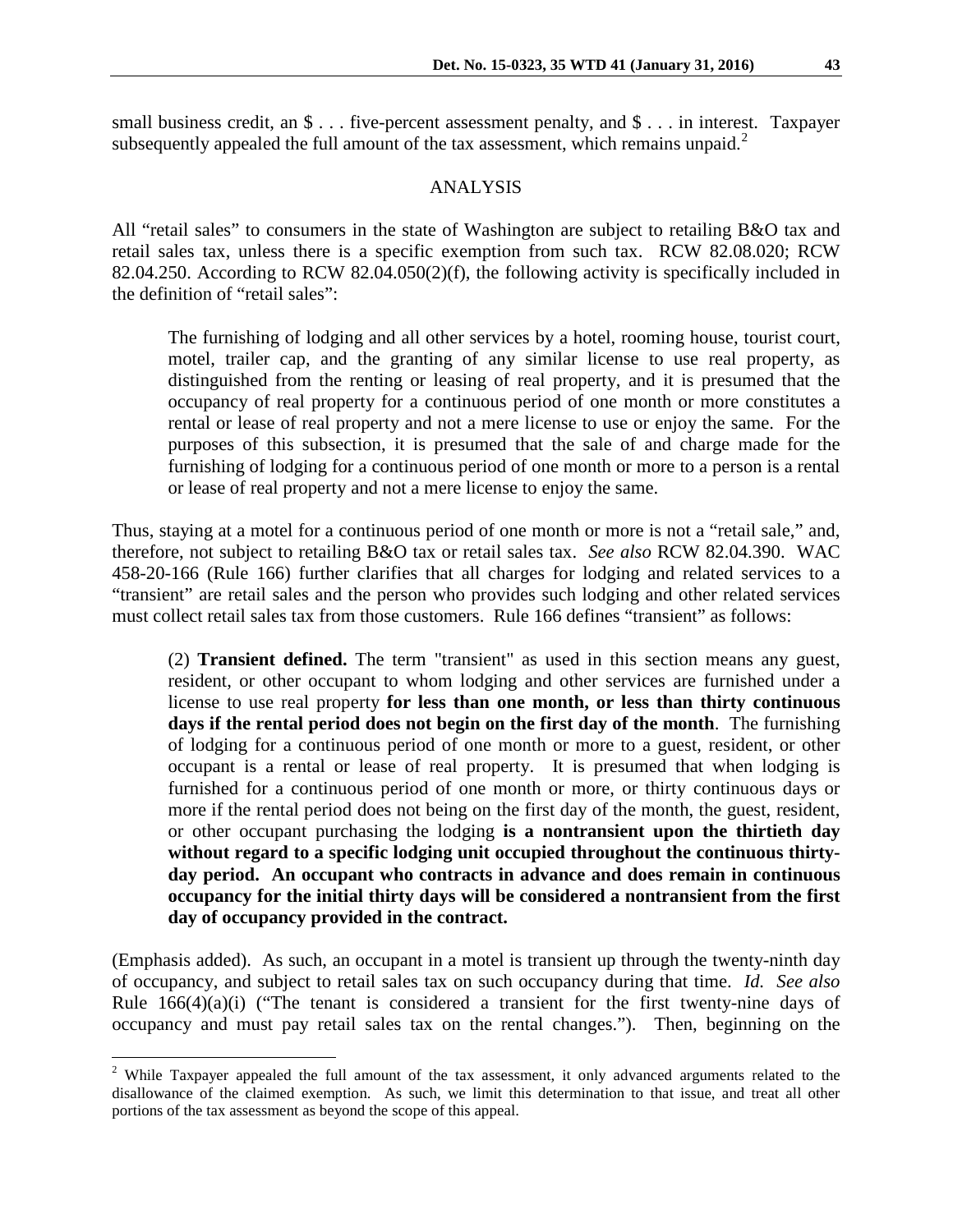thirtieth day, and thereafter, the occupant is considered nontransient and no longer subject to retail sales tax from that point forward. Rule 166(2). *See also* Rule 166(4)(a)(i) ("The rental charges become exempt of retail sales tax beginning on the thirtieth day.") The only exception to this is if the occupant contracts in advance to remain in occupancy for at least thirty days, and actually remains in continuous occupancy for at least thirty days, in which case, that occupant is considered nontransient from the first day of occupancy. Rule 166(2).

We also note that RCW 82.32.070 requires taxpayers to maintain suitable records as may be necessary to determine the amount of any tax for which they may be liable. WAC 485-20-254 (Rule 254), which is the administrative rule regarding recordkeeping, states in pertinent part:

### (3) **Recordkeeping requirements—General.**

- (a) Every taxpayer liable for a tax or fee imposed by the laws of the state of Washington for which the department of revenue has primary or secondary administrative responsibility. . . must keep complete and adequate records for which the department may determine any tax liability for such taxpayer.
- (b) It is the duty of each taxpayer to prepare and preserve all records in a systematic manner conforming to accepted accounting methods and procedures. Such records are to be kept, preserved, and presented upon request of the department or its authorized representatives which will demonstrate:
	- . . .

# **(ii) The amounts of all deductions, exemptions, or credits claimed through supporting records or documentation required by statute or administrative rule, or other supporting records or documentation necessary to substantiate the deduction, exemption, or credit.**

(Emphasis added). Taxpayer has the burden of establishing its entitlement to any deduction or exemption from tax liability. *See Budget Rent-A-Car, Inc. v. Dep't of Revenue,* 81 Wn.2d 171, 174-75, 500 P.2d 764 (1972) ("Exemptions to the tax law must be narrowly construed. Taxation is the rule and exemption is the exception. Anyone claiming a benefit or deduction from a taxable category has the burden of showing the he qualifies for it."); *see also Lacey Nursing v. Dep't of Revenue,* 128 Wn.2d 40, 905 P.2d 338 (1995); *Port of Seattle v. State,* 101 Wn. App. 106, 1 P.3d 607 (2000); Det. No. 13-0279, 33 WTD 75 (2014).

Taxpayer offered the sixteen executed Agreements as evidence that some of its gross income was derived from "nontransient" motel occupants. However, Taxpayer concedes that these Agreements were not executed at the time of the actual occupancy as identified in the Agreements. Instead, Taxpayer states that it located the sixteen former occupants, many of whom were homeless, during the Audit Division's review process approximately a year later, and had the former occupants sign the sixteen respective Agreements at that later time. Taxpayer also concedes that the room numbers, the check-in dates, and the check-out dates, handwritten in the Agreements were all based on the occupants' recollections at that later time, and were not